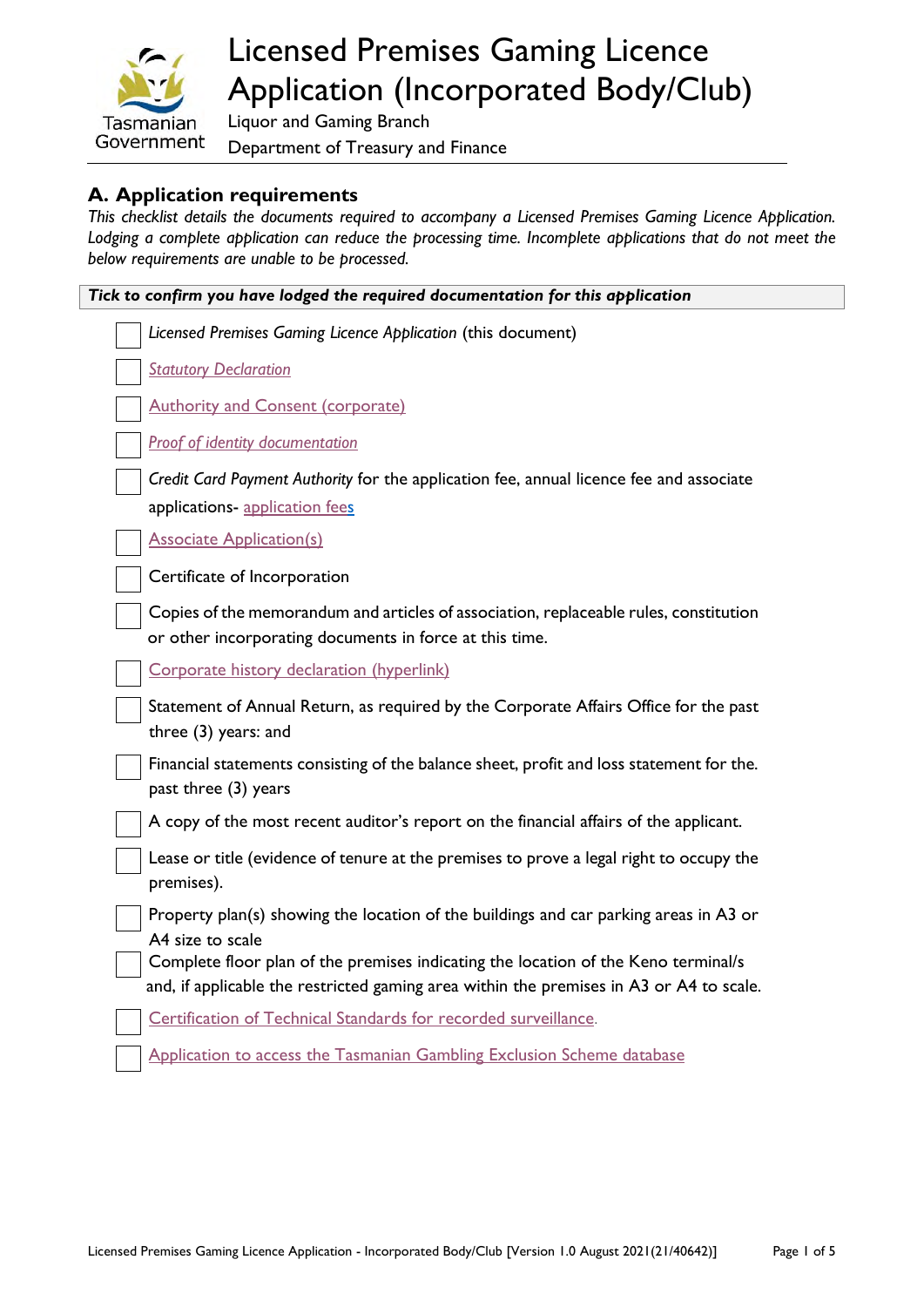### **Next steps:**

- 1. Complete and compile all required attachments (s*ection A).*
- 2. Complete this *Licensed Premises Gaming Licence Application* (*sections B, C*, *D, E, F, G and H*).
- 3. Lodge the complete application (including all attachments) via email or post.

*Post*

#### *Email*

[gaming@treasury.tas.gov.au](mailto:gaming@treasury.tas.gov.au) 

*Web* 

[www.treasury.tas.gov.au/liquor-and-gaming](http://www.treasury.tas.gov.au/liquor-and-gaming)

Tasmanian Liquor and Gaming Commission Liquor and Gaming Branch GPO Box 1374 HOBART TAS 7001

#### *Telephone*

Monday to Friday 8:45 am to 5:00 pm (03) 6166 4040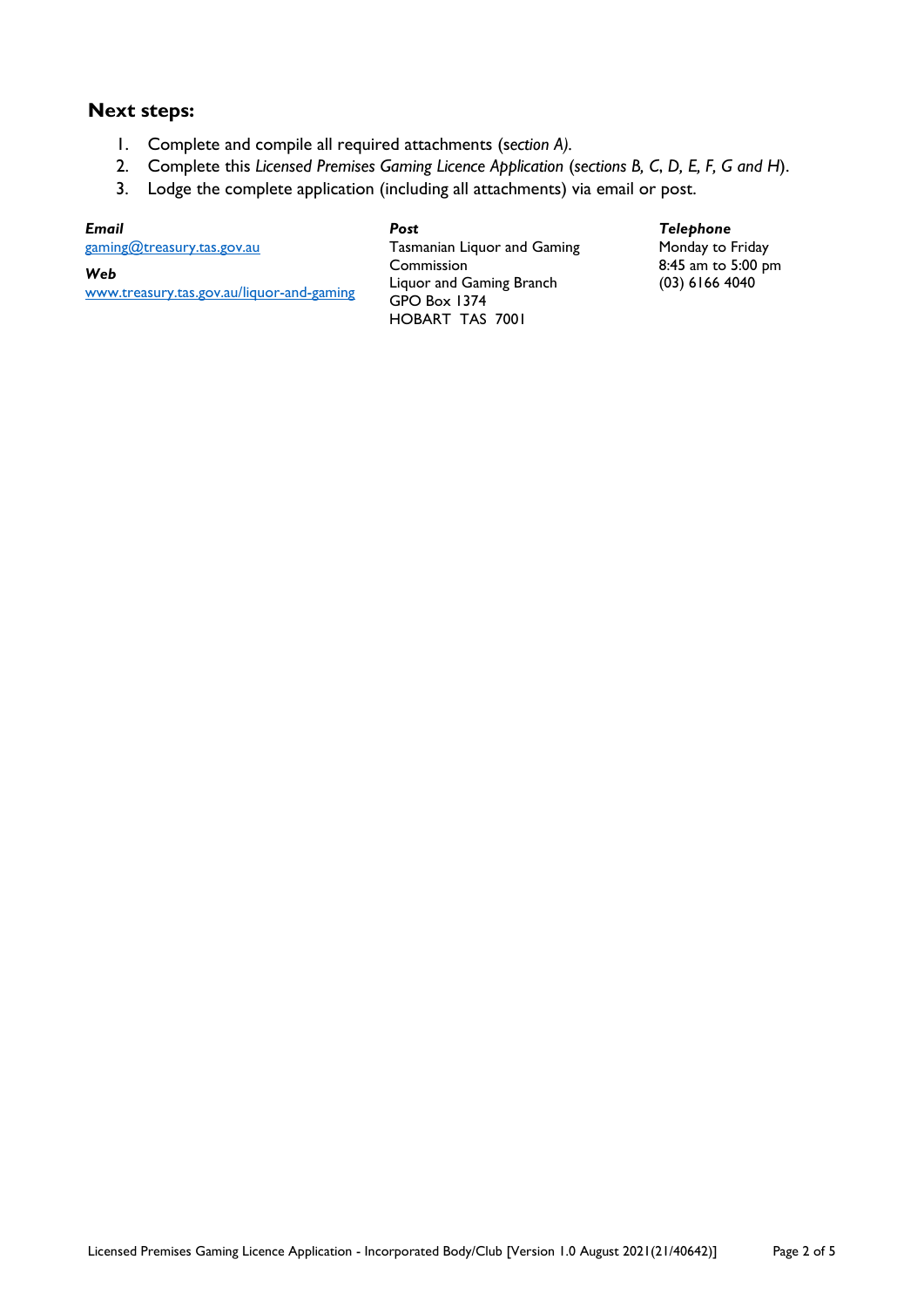# **B. Gaming licence type [select one]**

Keno Gaming Machines Keno and Gaming Machines

# **C. Organisation/club applicant details**

| Organisation/club name            |                |          |
|-----------------------------------|----------------|----------|
| Registered address                |                |          |
|                                   | State          | Postcode |
| ABN, ACN or Incorporation Number* |                |          |
| <b>Business phone</b>             |                |          |
| Applicant to operate premises as  | Freehold owner | Lessee   |
|                                   | Manager        |          |

# **D. Premises details**

| Premises name                                         |              |  |          |  |
|-------------------------------------------------------|--------------|--|----------|--|
| Premises address                                      |              |  |          |  |
|                                                       | <b>State</b> |  | Postcode |  |
| Proposed/existing number of Keno<br>Terminals*        |              |  |          |  |
| Proposed/existing number of Gaming<br><b>Machines</b> |              |  |          |  |
| Liquor licence holder name                            |              |  |          |  |
| Liquor licence number                                 |              |  |          |  |
| Premises owner name                                   |              |  |          |  |
| Premises owner address*                               |              |  |          |  |
| Premises owner contact number*                        |              |  |          |  |
| Premises owner email address                          |              |  |          |  |

**E. Contact person details (person completing this application and ongoing contact for this licence)** 

| Title                                    |  |
|------------------------------------------|--|
| Surname                                  |  |
| Given name                               |  |
| Middle name(s)                           |  |
| Preferred name (if different from above) |  |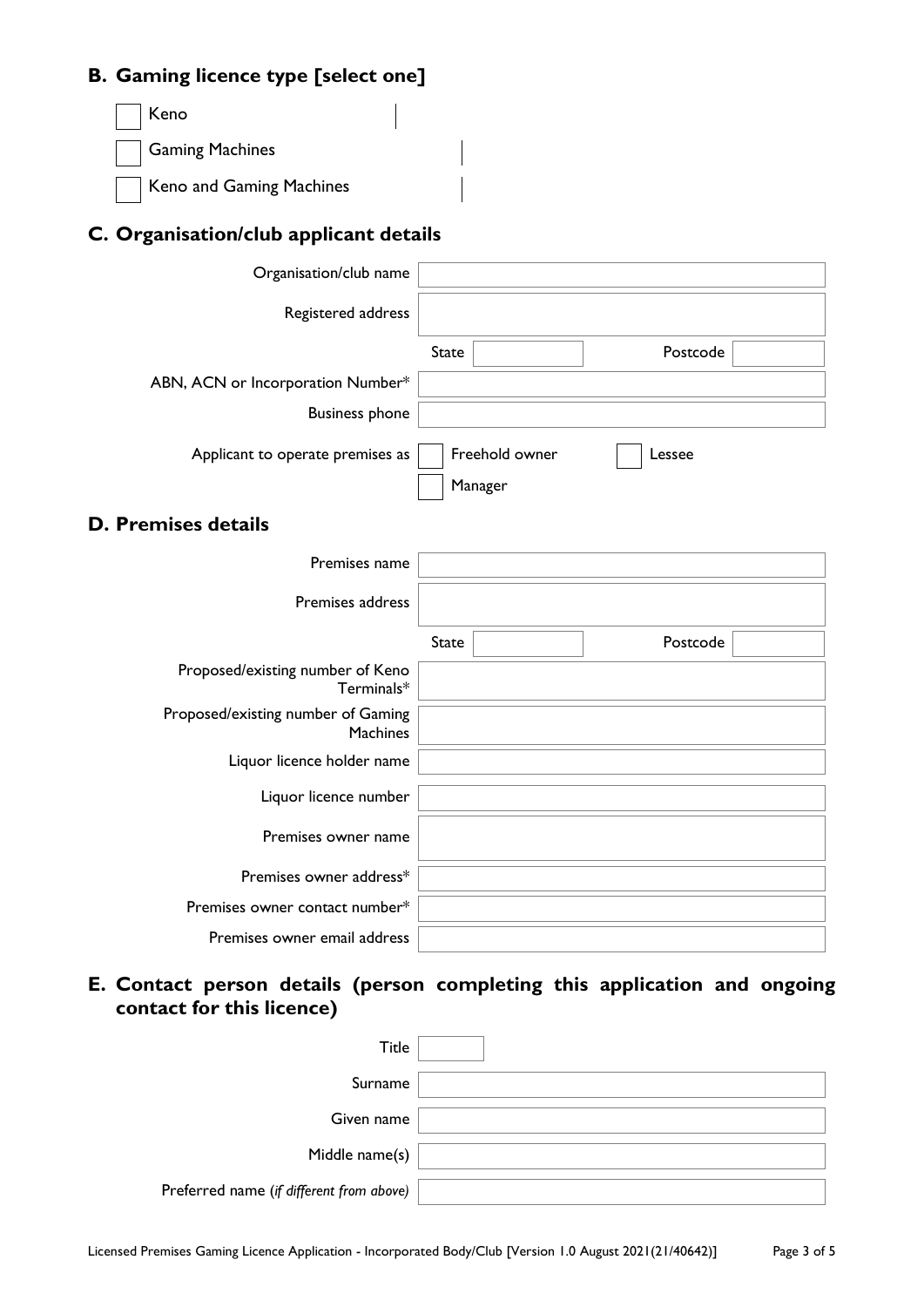| Residential address                                                                |           |          |
|------------------------------------------------------------------------------------|-----------|----------|
|                                                                                    | State     | Postcode |
| Date of birth (dd/mm/yyyy)                                                         |           |          |
| Mobile                                                                             |           |          |
| Email address                                                                      |           |          |
| Are you an associate to this application*                                          | Yes<br>No |          |
| If YES, please submit an associate application form <b>Associate Application</b> . |           |          |

## **F. Associates of the applicant**

*Associates are relatives and/or people who have a relevant financial interest, position or significant influence in the business. [*Note: In relation to Clubs, "office bearers" are associated persons and their details should be provided below.*] The applicant must arrange for each Associate to complete a separate [Associate Application](https://www.treasury.tas.gov.au/Documents/Associate%20Application.pdf) to be lodged as part of this Licensed Premises Gaming Licence application*

| Do you have any associates?* | Yes<br><b>No</b> |
|------------------------------|------------------|
| Associate's surname          |                  |
| Associate's given name/s     |                  |
| Date of birth (dd/mm/yyyy)   |                  |
| Position held                |                  |
| Associate's surname          |                  |
| Associate's given name/s     |                  |
| Date of birth (dd/mm/yyyy)   |                  |
| Position held                |                  |
| Associate's surname          |                  |
| Associate's given name/s     |                  |
| Date of birth (dd/mm/yyyy)   |                  |
| Position held                |                  |
| Associate's surname          |                  |
| Associate's given name/s     |                  |
| Date of birth (dd/mm/yyyy)   |                  |
| Position held                |                  |

## **G. Tasmanian Gambling Exclusion Scheme (TGES)**

The Tasmanian Gambling Exclusion Scheme is based on the *Gaming Control Act 1993* and provides a way for patrons to exclude themselves from nominated gaming activities at any premises in Tasmania. The scheme is an important part in the responsible conduct of gaming in Tasmania.

 An online Exclusion Database has been developed to assist Licensed Premises Gaming licence holders to comply with their obligations under the Scheme. The Database is a central record of all excluded patrons in the state, and makes record keeping, recognition and reporting of excluded persons easier.

As an Applicant for a Licensed Premises Gaming licence, you or your representative will be required to use the Exclusion Database regularly. You will be required to have the following available and operational at the premises:

- Online internet access
- A printer; preferably colour
- An email address for the LPG holder or authorised representative.